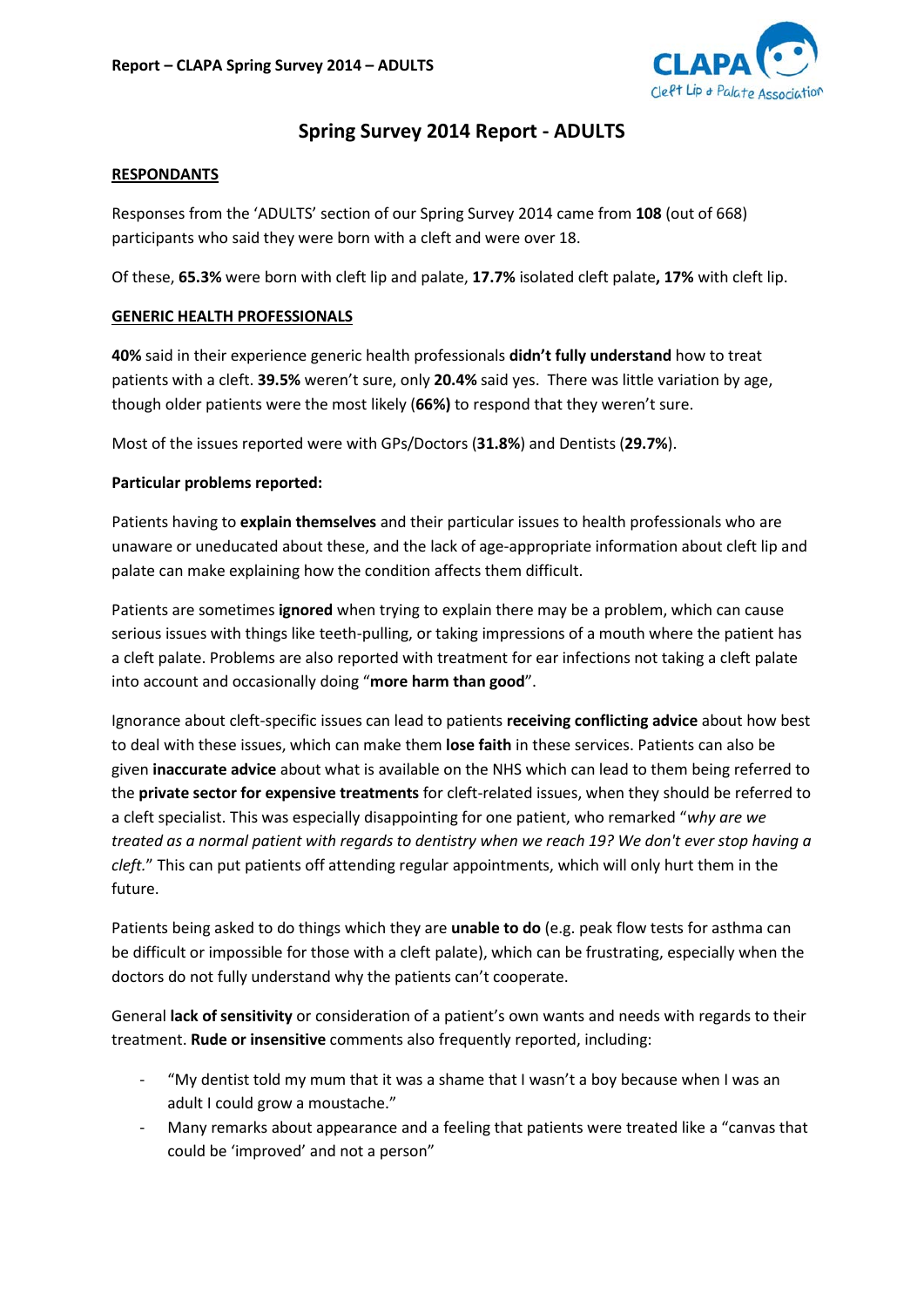

- "I keep getting offered treatment to make me look pretty, but nothing practical has been offered to address the problems I'm having."
- "Dentist refusing to treat me as I'm too complex"
- "In my experience, GPs don't know how to respond and get awkward when the subject is broached. It can feel a little patronising."
- "It's very hard to get treatment as an adult, it would be nice to know I could call and just have a chat with the cleft nurse, sometimes it's not an appointment you need just some advice, or help from someone in the know. Lots of people assume that once the hole is mended you're done, but it's just the tip of the iceberg."
- "When I was discharged nobody ever mentioned that I could ask for or have further treatment in future, I thought I had had all the treatment I was ever going to get and that I just had to live with how I looked."

**CONCLUSIONS:** In general, there is a lack of information aimed at health professionals about the effects of a cleft on an adult patient, and also a lack of information aimed at adults which can lead to them not feeling confident enough to challenge health professionals about their treatment.

While educating health professionals is an important goal, in the short term it would be more helpful to ensure the information adults need is readily available to help them understand what they are entitled to on the NHS. This will give adults with a cleft the tools they need to confidently explain their condition, point their health professional in the direction of further information if necessary, and to understand what they should and should not expect.

### **TRANSITION FROM CHILD TO ADULT PATIENT**



Those answering 'Yes' increased from **13.33%** for those turning 18 before 1980 to **61.54%** for those turning 18 since 2010.

'Somewhat' increase from 13.33% for before 1980 to 23.08% after 2010

'No' decrease from 46.67% before 1980 to 7.69% after 2010

**Conclusion:** Things are definitely improving as far as the transition goes, hopefully this trend will continue with the wider availability of information and a greater focus on supporting patients.

#### **Did you feel as though you had a smooth, well-supported transition from child to adult patient?**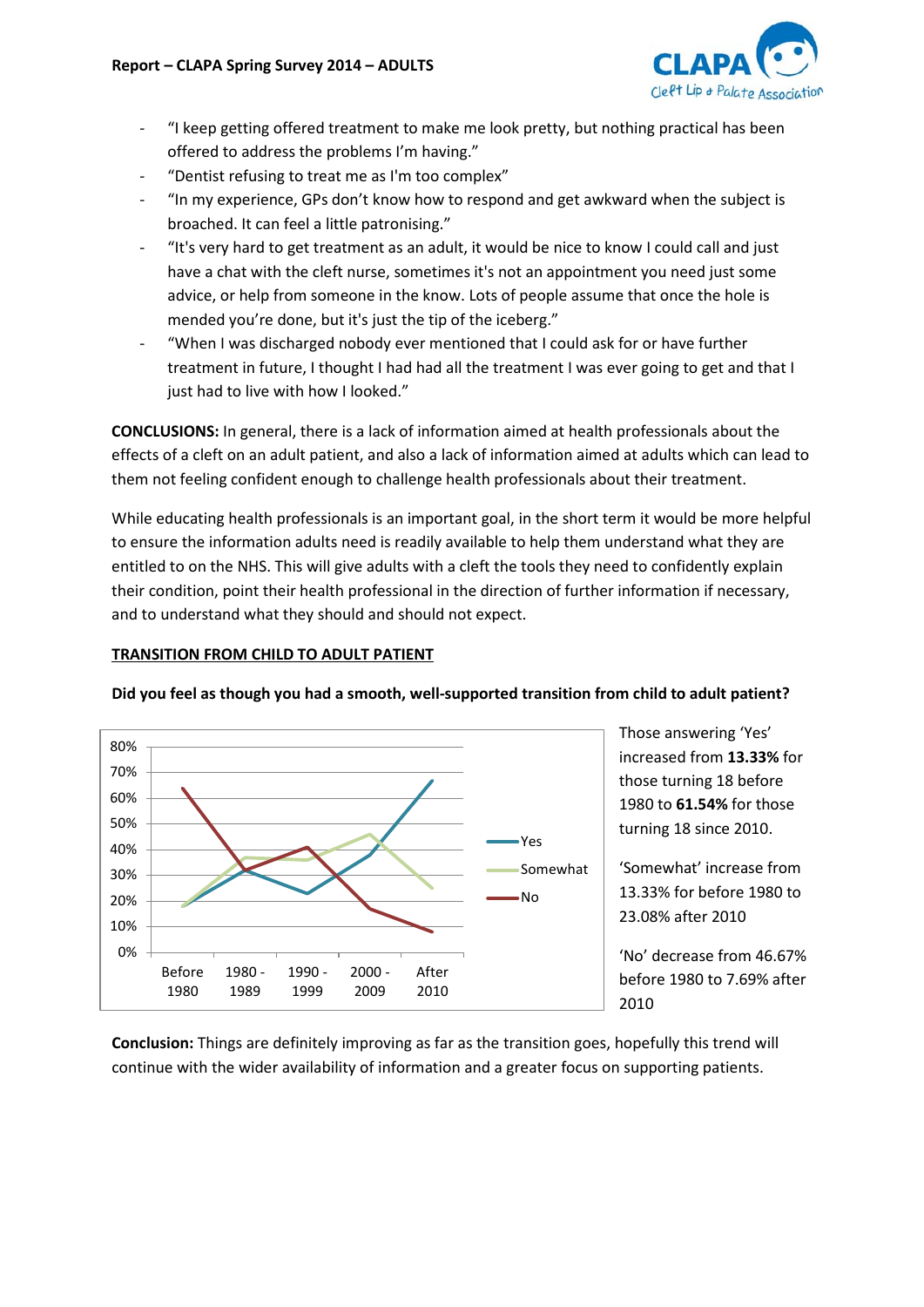

### **RETURNING TO TREATMENT**

**53%** returned to treatment for cleft-related issues after turning 18, and **91**% of these rated their experiences as good or very good. **71**% reported they were happy with their experiences the last time they sought treatment from their cleft team, with only **13**% saying they were unhappy.

#### **Statements About Treatment**

"I understand what treatment options are available for over 18s with a cleft" 28% agreed, **50%** disagreed.

"I understand how I might access these on the NHS for any issues relating to my cleft." 23% agreed, **51%** disagreed

"I feel able to approach my GP/dentist/other healthcare professional with any concerns I might have related to my cleft"

**46%** agreed, **40%** disagreed

"I am confident that any generic health professionals (i.e. not cleft specialists) I deal with in the future will understand any specific treatment needs I have because of my cleft" 19% agreed, **40%** disagreed, **41%** unsure

There was very little variation on these answers with regards to age, though older patients were more likely to say they were unsure.

**CONCLUSIONS:** Things are definitely improving, and young people with a cleft now can expect to be be much better supported during their transition to adult patient than they would have been in the past. Patients who have returned for treatment were largely happy with their experiences, but just over half of the adults we surveyed did not know what treatment they are entitled to or how to access this treatment on the NHS, so there is still a need for better and more accessible information about this.

**40%** of adults with a cleft do not feel that they can approach their GP or dentist about any concerns they have about their cleft, nor do they think that most health professionals understand their particular needs as a patient with a cleft.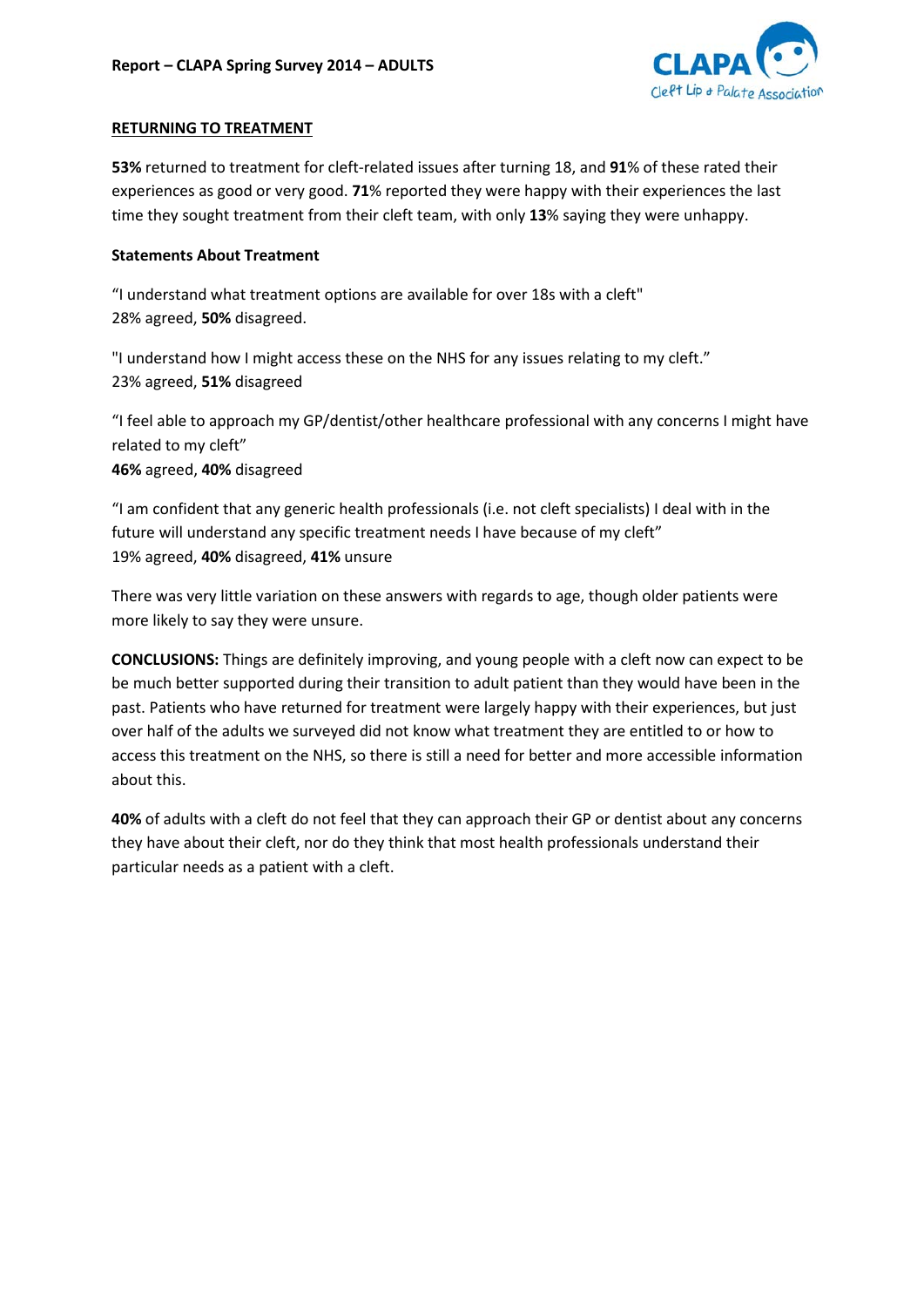

#### **GENETICS**

Passing on their cleft to any future children was a concern for **67%** of respondents, but only **9%** indicated that this would stop them from having children, with **35%** firm in their desire to have children. The degree towards which having a cleft affected an individual's desire to have children decreased in younger generations.

While **55%** indicated that they asked for further information to help them make this decision, 40% felt that they were badly supported and didn't get what they needed, which was a particular problem in Northern Ireland. However, 35% said the support was 'okay' and 24% said it was 'excellent'.

**Conclusion**: It is clear that adults with a cleft need more information about this to be readily available to help them to make an informed decision with all the support they need.

#### **SPEECH**

**55%** of adults with a cleft said they considered themselves to have some kind of speech disorder or difficulty caused in whole or part by their clefts. When just considering adults with a cleft palate, this rose to **64%**.

Of those that had received **treatment** for this (91%), **79%** only received treatment as a child patient, even though **70%** said it still negatively affected their personal lives, with only 5% saying it didn't affect them at all.

Only 7% said there was enough support for this at their place of work or education, while **59%** said there was not.

**34%** said they would like further treatment, but **65%** of these did not know how to go about this.

#### **When asked for examples, respondents reported a wide range of the effects of speech issues:**

- **Public speaking** was the top concern, followed by **talking on the phone**. Both of these were reported as things respondents actively tried to avoid.
- **Meeting people for the first time** was a source of anxiety for many respondents as they often did not know whether or not they would be understood, and may have to shout or speak very slowly. It is especially difficult when people with a speech issue got frustrated or flustered at not being understood or having to repeat themselves over and over, as this can make their speech even harder to understand. This can even be an issue with close friends, family and spouses
- Remarks such as people asking 'if you have a cold' came up often, or being **treated like a child** or like they were unintelligent because of the way they sounded, which is something that was also a problem at schools. Some individuals with jobs that required a lot of contact with others reported that **networking and meetings could be very difficult**, as they do not feel they make a good first impression.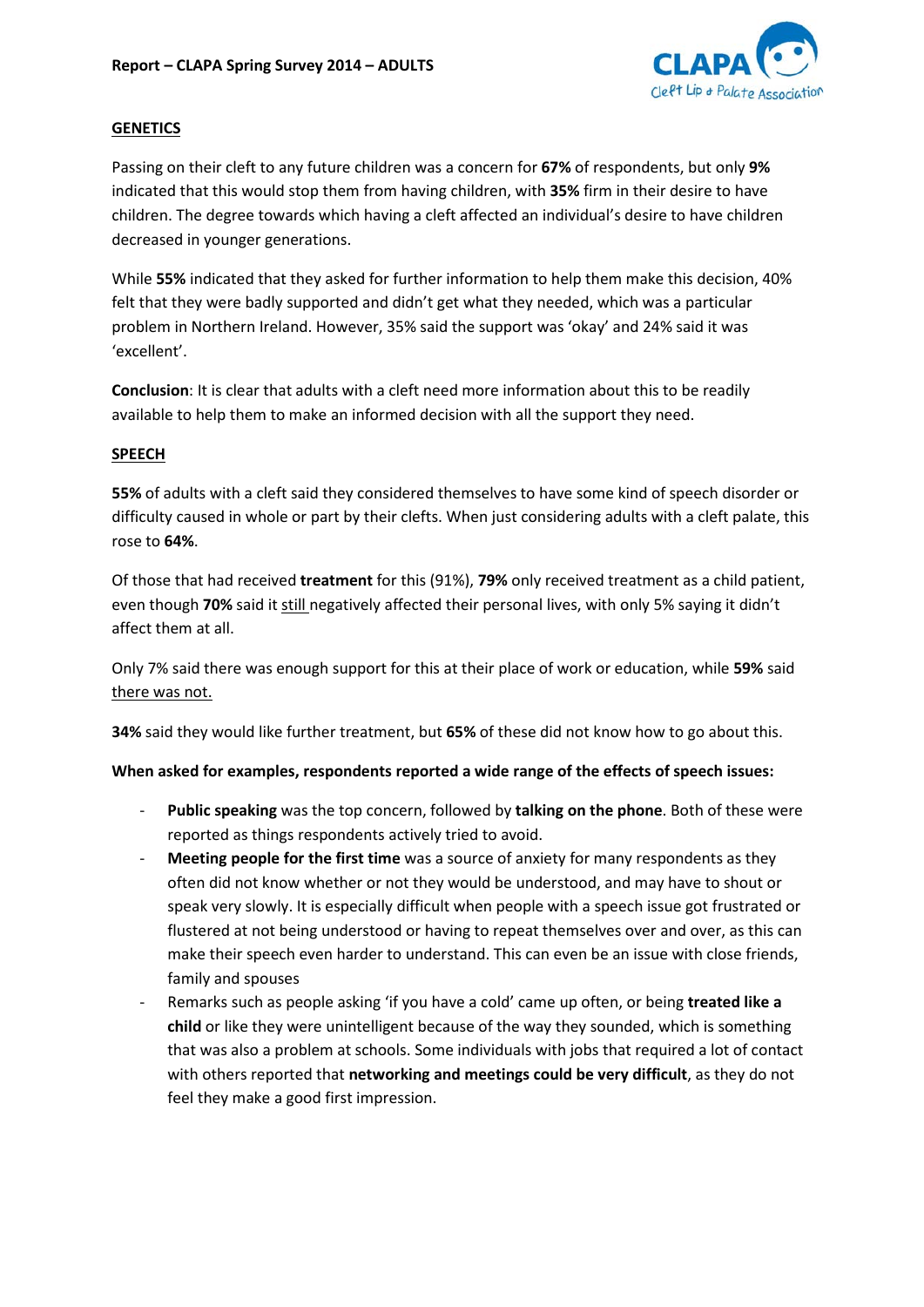

**Conclusions**: While information should be made available on further treatment, it could be more helpful to signpost individuals to other organisations or support groups to help them gain confidence with their speech.

## **VISISBLE DIFFERENCES**

**97%** of respondents with a cleft lip considered themselves to have a visible difference. When asked if this negatively affected their personal life, **72% said yes**, with **31% of these people saying it affected them 'a lot'**. Only 7% said it didn't affect them at all.

When asked the same question about their professional lives, **49% said yes** with only 14% of these saying it affected them 'a lot'. This is a disparity that wasn't present when it came to speech issues, where the effects on personal and professional lives were judged as roughly equal.

When asked if they were or would be seeking any treatment for this, **22%** said yes with the hopes of changing their appearance, 12% said only for functional reasons, **28%** said they didn't know they could get treatment for cosmetic issues, and 19% said they did not want any.

## **Particular concerns**

- Patients were concerned about further surgeries 'making things worse', especially those that had multiple surgeries as a child. They would prefer to know about non-surgical options which may help.
- The psychological impact of **being disappointed** by a cosmetic procedure was also a concern, as was the idea that they would **not be taken as seriously** as children or young adults when it came to cosmetic issues.
- Several respondents **worried about telling friends, family and colleagues** about seeking further treatment, as they felt this would be embarrassing.
- People often reported that their friends and family were accepting and positive, but this was not always the case in their professional lives or when meeting new people.
- **Bullying** could sometimes continue on into adult life, and it was felt that there is not enough focus on this as self-confidence is often an ongoing issue. While adults agreed that children should be the focus of these efforts, they still wanted to be able to **access psychological treatment** through the cleft team as an adult.
- **Discrimination at work** was reported *"The agency that supports my employer refused help when I was being bullied, apparently on the basis that my problems were too deep seated."*
- "I am not comfortable with my 'difference', despite it being a lot less noticeable/ not as severe as others' are. However, I do not wish to have any more surgery as I don't feel like it's warranted."
- "I wish I had known years ago that I was entitled to treatment, I just found out 2 years ago aged 50 and had my palate repaired"
- "I hate the way I look but have come to terms with it"
- "I've spent a life accepting who I am...looking at making 'improvements' is hard to cope with now.

**Conclusions**: Having a visible difference has different effects on adults with a cleft. Only 18.8% were firm in not wanting further surgery, so information on what is available should be accessible for